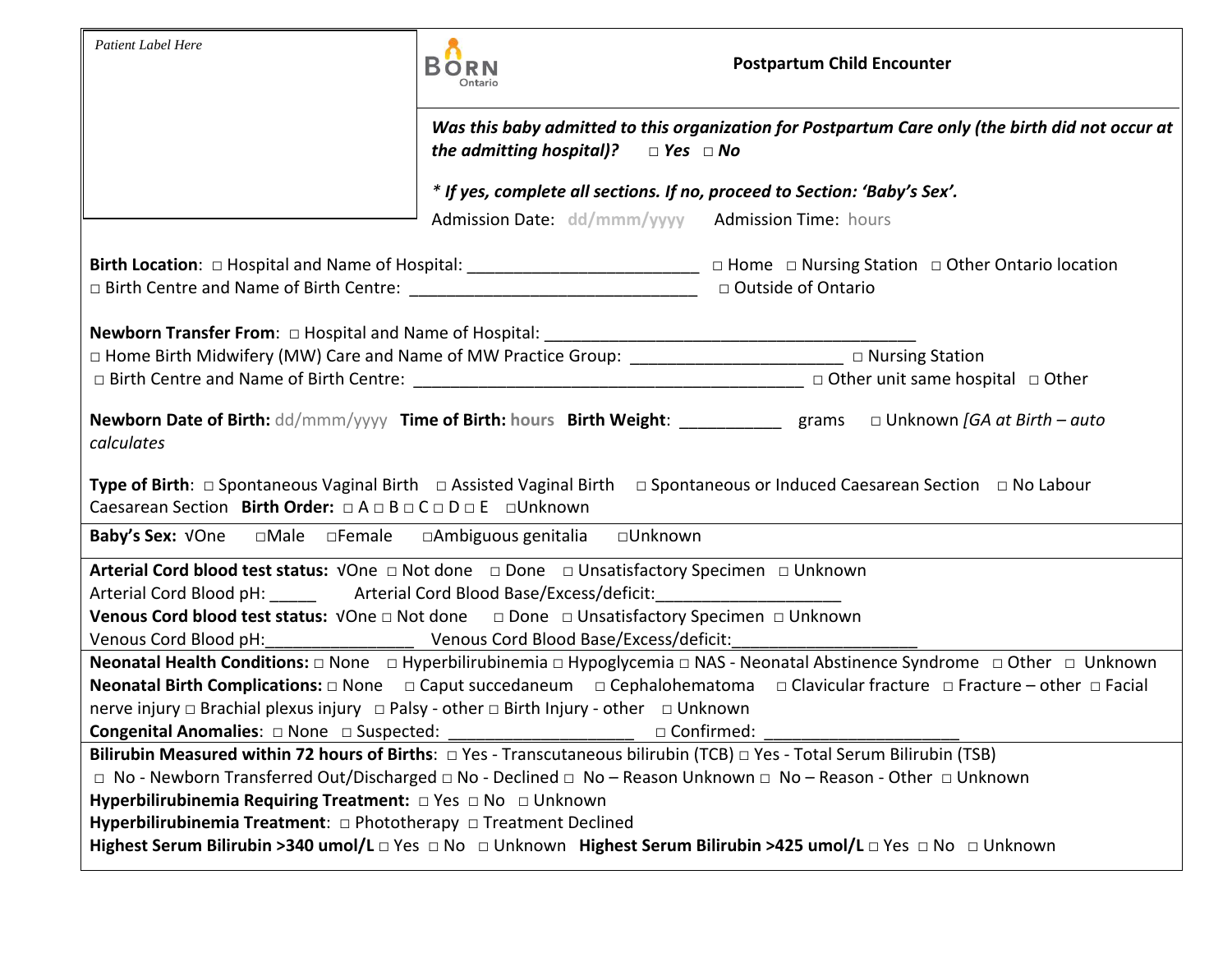| Pain Relief Measures During First Blood Sampling by Heel Prick: □ Breastfeeding □ Skin to skin □ Sucrose □ Other                                              |  |  |  |
|---------------------------------------------------------------------------------------------------------------------------------------------------------------|--|--|--|
| $\Box$ No pain relief measures $\Box$ No heel prick sampling $\Box$ Unknown if pain relief was provided                                                       |  |  |  |
| Newborn Hearing Screening Result: $\Box$ Pass $\Box$ Referral $\Box$ Inconclusive/no result $\Box$ Referred to community $\Box$ Not Done $\Box$ Unknown       |  |  |  |
| Newborn Feeding from Birth to Discharge: $\Box$ Breastmilk only $\Box$ Combination of breast milk and breast milk substitute $\Box$ - Breast Milk             |  |  |  |
| Substitute-Formula only □ Breast Milk Substitute -Other □ NA □ Other □ Unknown                                                                                |  |  |  |
| Reason for Breast Milk Substitute: Infant Medical $\Box$ Hypoglycemia $\Box$ Inadequate Weight Gain $\Box$ Inborn Errors of Metabolism $\Box$ Significant     |  |  |  |
| weight loss in the presence of clinical indications $\Box$ Other clinical indications Maternal Medical: $\Box$ Active herpes on breast $\Box$ Additional      |  |  |  |
| health concerns □ Contraindicated maternal medication □ HIV infection □ Severe maternal illness □ Informed Parent Decision to use Any                         |  |  |  |
| Breast Milk Substitute $\Box$ Insufficient Maternal Milk Supply $e: \Box$ Donor milk not available $\Box$ Not eligible for donor milk $\Box$ Birth mother not |  |  |  |
| involved in care □ Unknown                                                                                                                                    |  |  |  |
| Consent for Use of Breast Milk Substitute: VOne $\Box$ Evidence that consent was obtained $\Box$ No evidence of consent $\Box$ Unknown                        |  |  |  |
| <b>Neonatal Discharged or Transfer to:</b> □ Home □ Transfer to NICU/SCN other hospital and Name of other hospital:                                           |  |  |  |
| □ Transfer to NICU/SCN same hospital □ Transfer to Paediatric unit same hospital □ Transfer to other hospital and Name of other hospital:                     |  |  |  |
| □ Child and Family Services Apprehension □ Other unit, same hospital                                                                                          |  |  |  |
| Reason for Newborn Transfer: $\Box$ Requires higher level of care $\Box$ Requires further investigation $\Box$ Observation 4 hours or less no interventions   |  |  |  |
| □ Other □ Unknown                                                                                                                                             |  |  |  |
| <b>Neonatal Transfer Date:</b> dd/mmm/yyyy<br><b>Neonatal Transfer Time: hours</b><br>Discharge Weight: _________ grams                                       |  |  |  |
| If Discharged to Home or CAS: Discharge Date: dd/mmm/yyyy Time: hours                                                                                         |  |  |  |
| <b>Neonatal Death:</b> □ No □ Yes Death Date: dd/mmm/yyyy<br><b>Death Time: hours</b>                                                                         |  |  |  |
| Additional Transfer: Newborn Transfer Back/Readmission Date: dd/mmm/yyyy Newborn Transfer Back/Readmission Time: hours                                        |  |  |  |
| Newborn Discharged or Transferred To: $\Box$ Home $\Box$ Transfer to NICU/SCN other hospital                                                                  |  |  |  |
| □ Transfer to NICU/SCN same hospital<br>□ Transfer to Pediatric unit                                                                                          |  |  |  |
| $\Box$ Child and Family Services Apprehension                                                                                                                 |  |  |  |
| <b>Reason for Neonatal Transfer:</b> $\Box$ Bed needed for sicker baby $\Box$ Condition improved<br>$\Box$ Lack of physician coverage                         |  |  |  |
| $\Box$ Lack of RN coverage $\Box$ No bed available $\Box$ Requires further investigation $\Box$ Requires higher level of care                                 |  |  |  |
| □ Keeping baby and mother together<br>□ Care closer to home □ Other □ Unknown                                                                                 |  |  |  |
| Neonatal Transfer Date: dd/mmm/yyyy Neonatal Transfer Time: hours<br>Discharge Weight: __________ grams                                                       |  |  |  |
|                                                                                                                                                               |  |  |  |
| If Discharged to Home or Child and Family Services: Discharge Date: dd/mmm/yyyy Time: hours                                                                   |  |  |  |
| Death Time: hours<br><b>Neonatal Death:</b> □No □Yes <b>Death Date:</b> dd/mmm/yyyyy                                                                          |  |  |  |
|                                                                                                                                                               |  |  |  |
| <b>MIDWIFERY TAB</b><br>Was care of the maternal client transferred back to midwifery care: $\Box$ Yes $\Box$ No $\Box$ Unknown                               |  |  |  |